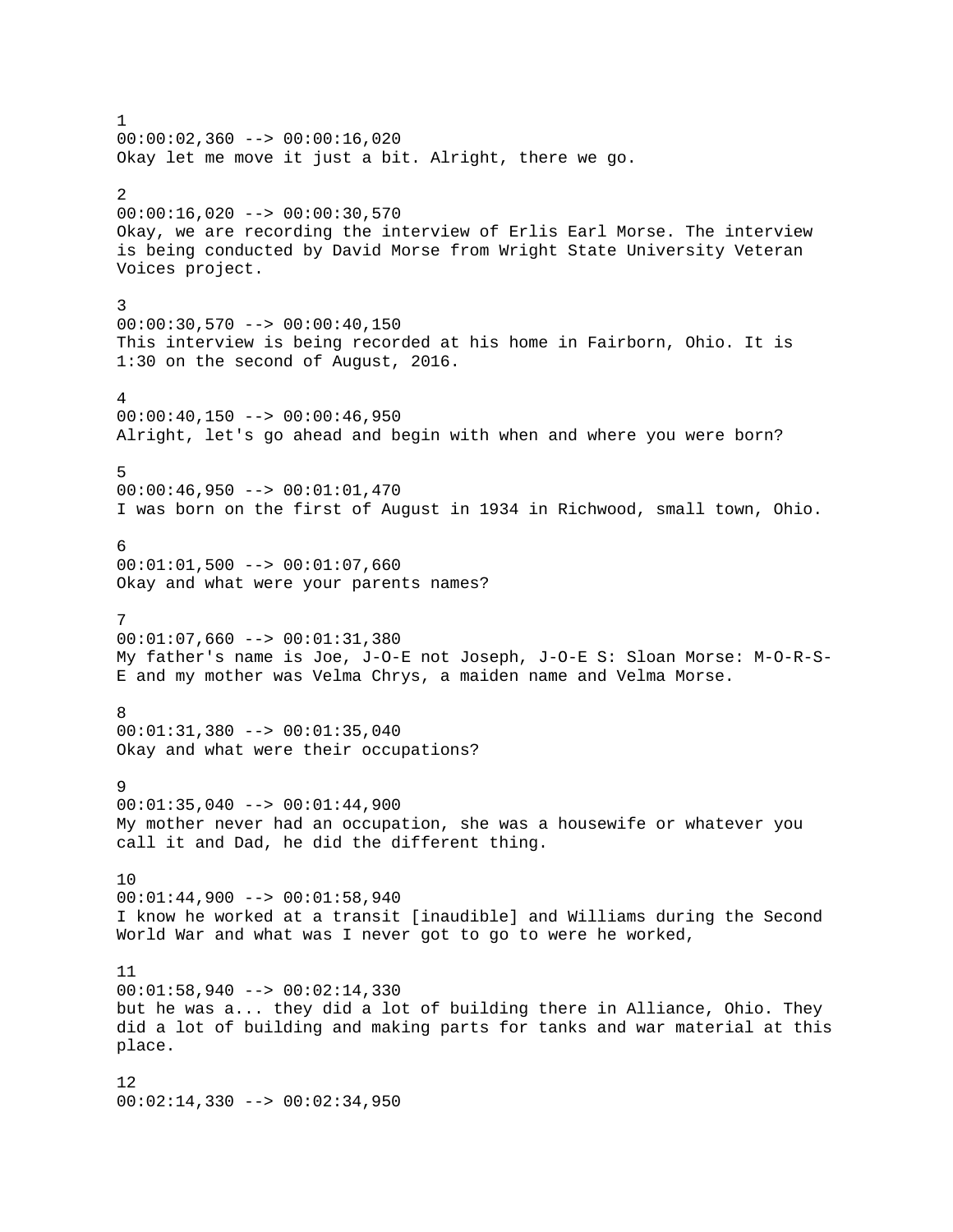And then and then he was a carpenter at one time and then he did yards when he got older, worked in doing landscaping and stuff like that. 13  $00:02:34,950$  -->  $00:02:38,490$ And you had siblings, correct? 14 00:02:38,490 --> 00:02:39,530 Pardon? 15 00:02:39,530 --> 00:02:41,010 Siblings, brothers, sisters? 16 00:02:41,010 --> 00:02:41,930 Siblings, oh yes. I had seven sisters and three brothers 17  $00:02:41,930$  -->  $00:02:43,190$ How many did you have? 18 00:02:43,190 --> 00:02:47,170 I had seven sisters and three brothers 19 00:02:47,170 --> 00:02:50,310 Alright and did they ever serve? 20  $00:02:50,310$  -->  $00:03:04,140$ I had a brother, two brothers, no, well, my other... my one brother, they all three of my brothers were in the service. 21 00:03:04,140 --> 00:03:13,280 My brother Eldon was the youngest of the both... three brothers and he was in the service, the Air Force for a while 22 00:03:13,280 --> 00:03:21,260 and then got out and the particulars on that, I'm not sure why he got out there and 23  $00:03:21,260$  -->  $00:03:34,660$ And I had a brother, my oldest brother was Army in the Second World War. He fought in the Philippines 24 00:03:34,700 --> 00:03:48,770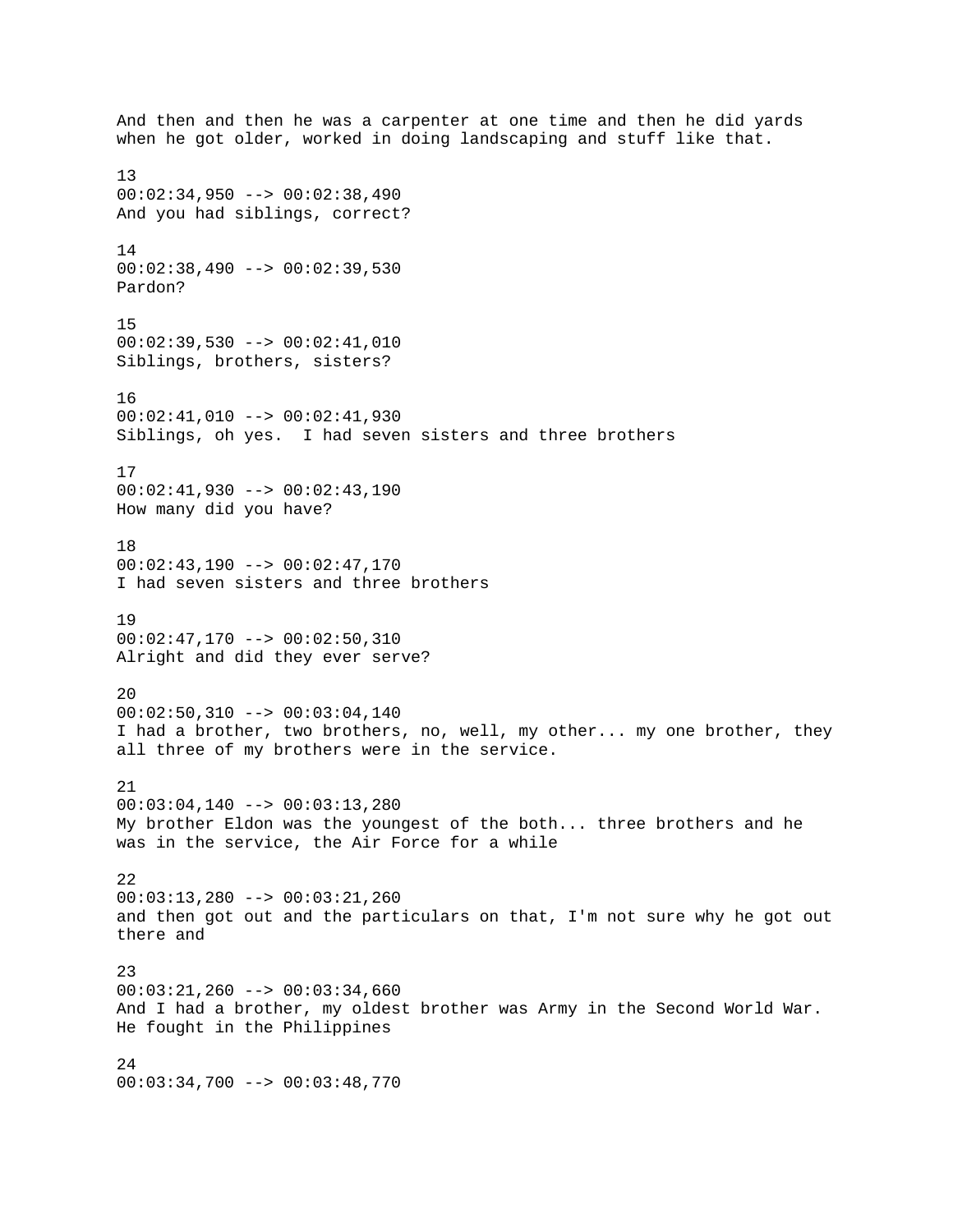And then I had a brother in the Navy and he was assigned to Brisbane, Australia and that's all I know about them. 25  $00:03:48,770$  -->  $00:03:49,500$ Right. 26  $00:03:49,500$  -->  $00:03:53,660$ They're older than me. 27  $00:03:53,660$  -->  $00:03:57,620$ Okay, what were you doing before you entered in the service? 28 00:03:57,620 --> 00:04:14,320 I was always working for the city of Alliance, Ohio. I had to get a job doing roadwork, whatever was needed within the city street department 29 00:04:14,320 --> 00:04:17,440 When I enlisted in the Air Force. 30  $00:04:17,450$  -->  $00:04:26,090$ Okay so you enlisted in the Air Force. What made you decide to enlist into the Air Force? 31  $00:04:26,090$  -->  $00:04:40,460$ Well actually I was going to go into the Navy and why, because I don't know. I had a brother in the Navy and then he came back and I thought he looked real cool 32 00:04:40,460 --> 00:04:57,600 in his uniform and so I was going to go into the Navy. And then there's a couple weeks before, I was at work at the department there in Alliance 33  $00:04:57,600$  -->  $00:05:17,150$ and this chap had got himself a dishonorable discharge from the Air Force and that's all I heard about that later, but he said "you don't want to go into the Navy, go Air Force 34  $00:05:17,150$  -->  $00:05:26,840$ and he got a bad conduct discharge for some reason and that's all I knew of him. I didn't know his name, anything about him, 35 00:05:26,840 --> 00:05:32,160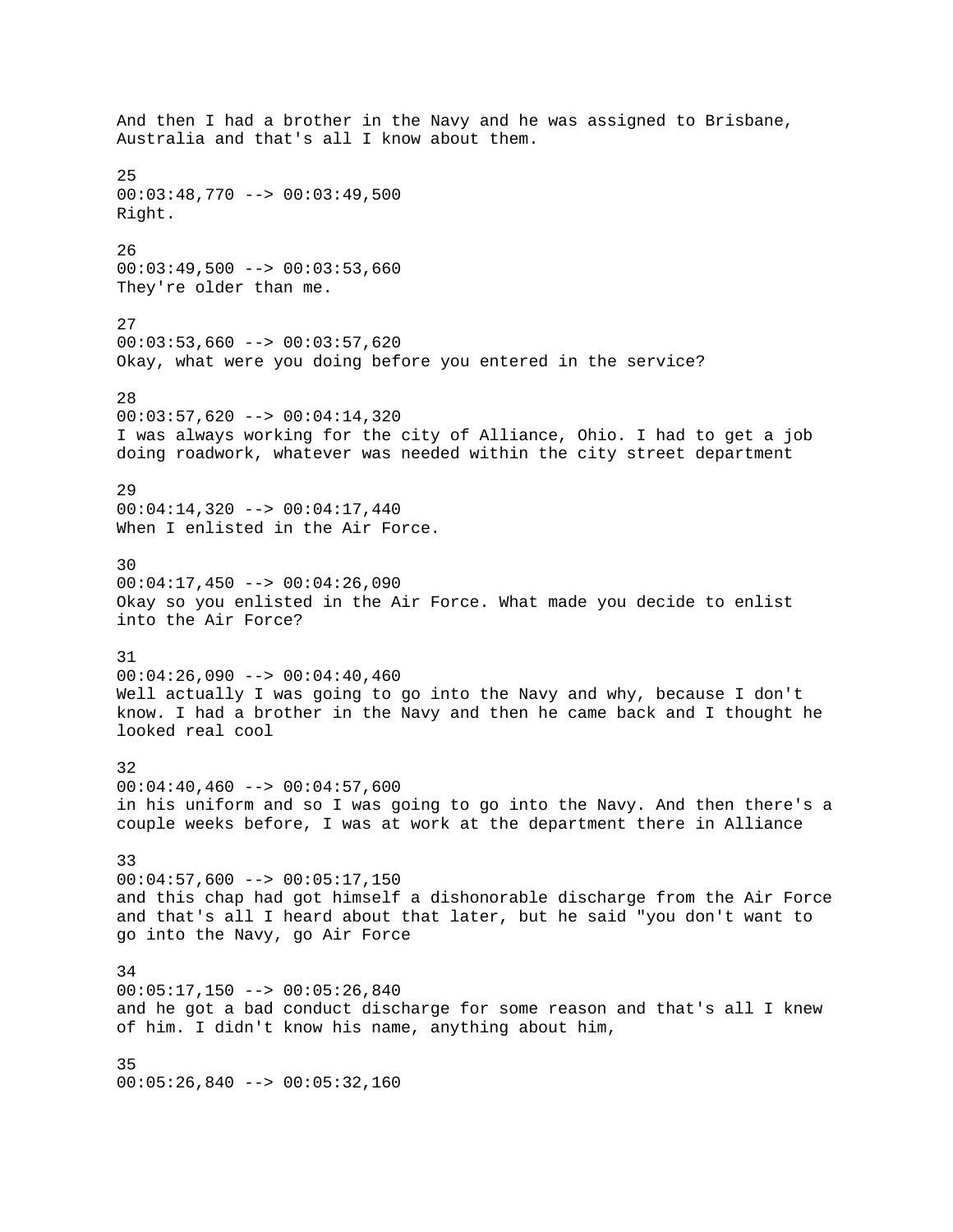but he said "you want to go in the Air Force, you don't want to go in the Navy". So I said "fair enough". 36  $00:05:32,160$  -->  $00:05:33,060$ [laughing] Right. 37  $00:05:33,060$  -->  $00:05:36,420$ So I went in the Air Force in 1952. 38 00:05:36,420 --> 00:05:52,580 Wow, 1952, yeah. So when you enlisted, this was 1952, what was basic training? Where was your basic training? 39 00:05:52,580 --> 00:05:58,440 At Sampson Airbase in Upstate New York. 40  $00:05:58,440$  -->  $00:06:02,060$ Okay and do you remember much about your basic training? 41  $00:06:02,060$  -->  $00:06:12,260$ Oh I went through quite a bit. We had 12 weeks of basic and I think they get about 3 or 6 now, 42  $00:06:12,260$  -->  $00:06:29,360$ but we we did a 12-week basic and while was... I went in in September in Upstate New York was cool and damp and 43  $00:06:29,360$  -->  $00:06:48,590$ I ended up going into the hospital after I was in basic training for, I'd say in the neighborhood of 3 weeks and developed... I lost my voice and I 44  $00:06:48,590$  -->  $00:07:01,009$ and I ended up with acute laryngitis and a touch of pneumonia and was in the hospital, got shot up with penicillin for a month. 45 00:07:01,009 --> 00:07:01,869 Oh wow. 46 00:07:01,869 --> 00:07:14,509 And when I come out of there I had to go back into basic training, but it was at a different flight. They called them flights.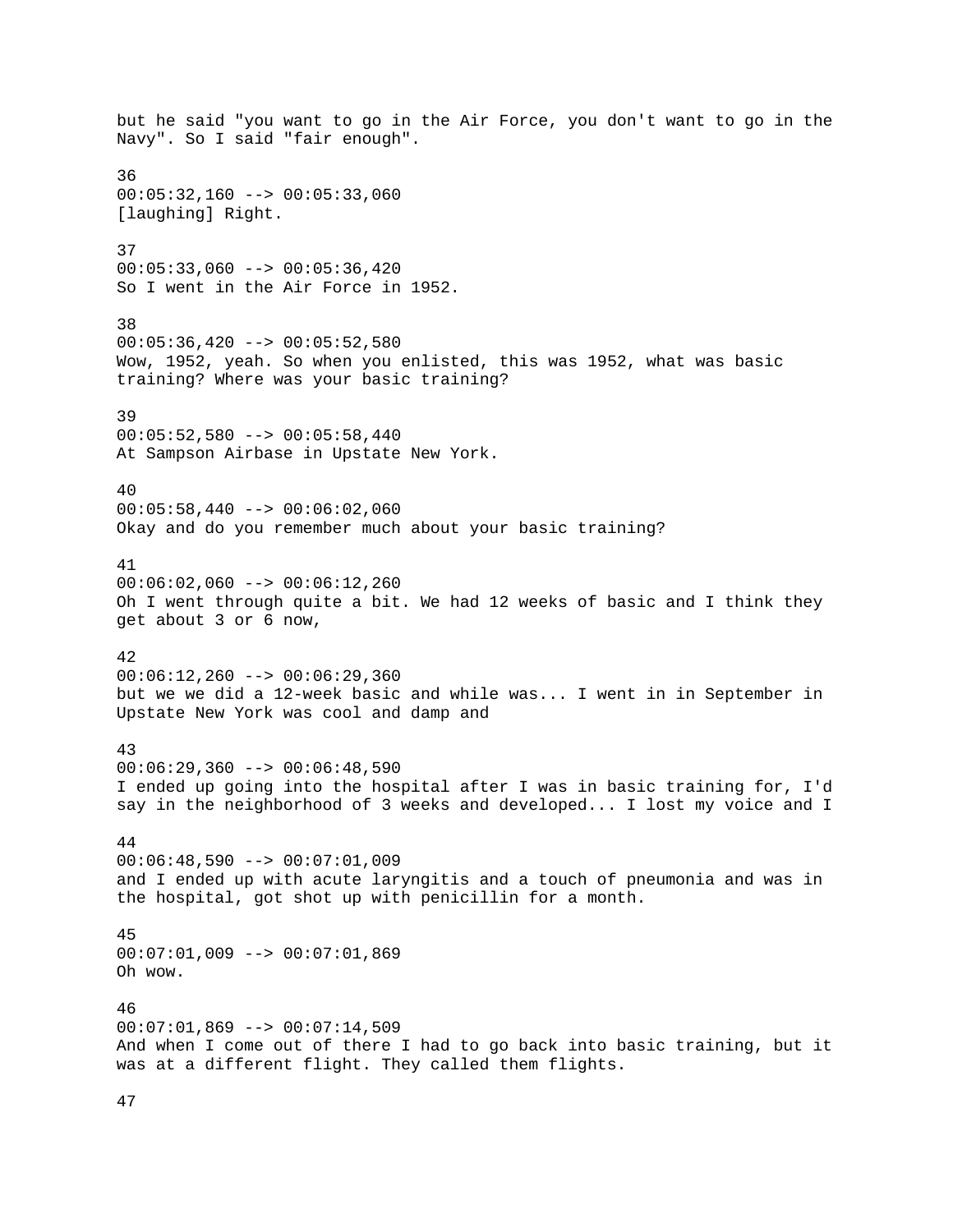$00:07:14,509$  -->  $00:07:27,640$ Then my number went way down, so I ended up being in basic training up there, including the hospital, for like 4 months. 48  $00:07:27,640$  -->  $00:07:41,090$ Yeah, I had to do an extended stay in basic too. I ended up getting shin splints really bad, so I did a 2 week extension, their basic but I got through it as well. 49  $00:07:41,090$  -->  $00:07:47,930$ Do you remember any of your instructors in basic or at least any temperaments that you'd like to share from your instructors? 50 00:07:47,930 --> 00:07:59,440 My first one, I'll never forget the thick of it when I come back out of the hospital and he was kind of being mean. 51 00:07:59,440 --> 00:08:11,460 He did a number on my eye one time when I looked, I glanced over to him and he had his gloves on and he said... I just glanced over he said 52  $00:08:11,460$  -->  $00:08:24,130$ "you keep your eyes straight ahead" and he punched, did it with his finger on the side of my eye and he said "you keep your eyes straight ahead, soldier" or whatever. 53  $00:08:24,130$  -->  $00:08:25,560$ Yeah. 54 00:08:25,560 --> 00:08:36,720 He might have called me something else. But yeah, and I'll never forget his name: Deary 55  $00:08:36,720$  -->  $00:08:54,020$ I should... He even ran at attention. He would jog around, see what was going on around the area and he would run like he was at attention. 56 00:08:54,020 --> 00:08:59,340 I'll never forget a Sergeant Deary. 57  $00:08:59,340$  -->  $00:09:12,010$ That's good, so tell me about your training after that. Did you did you have any tech school or any sort of training after basic training?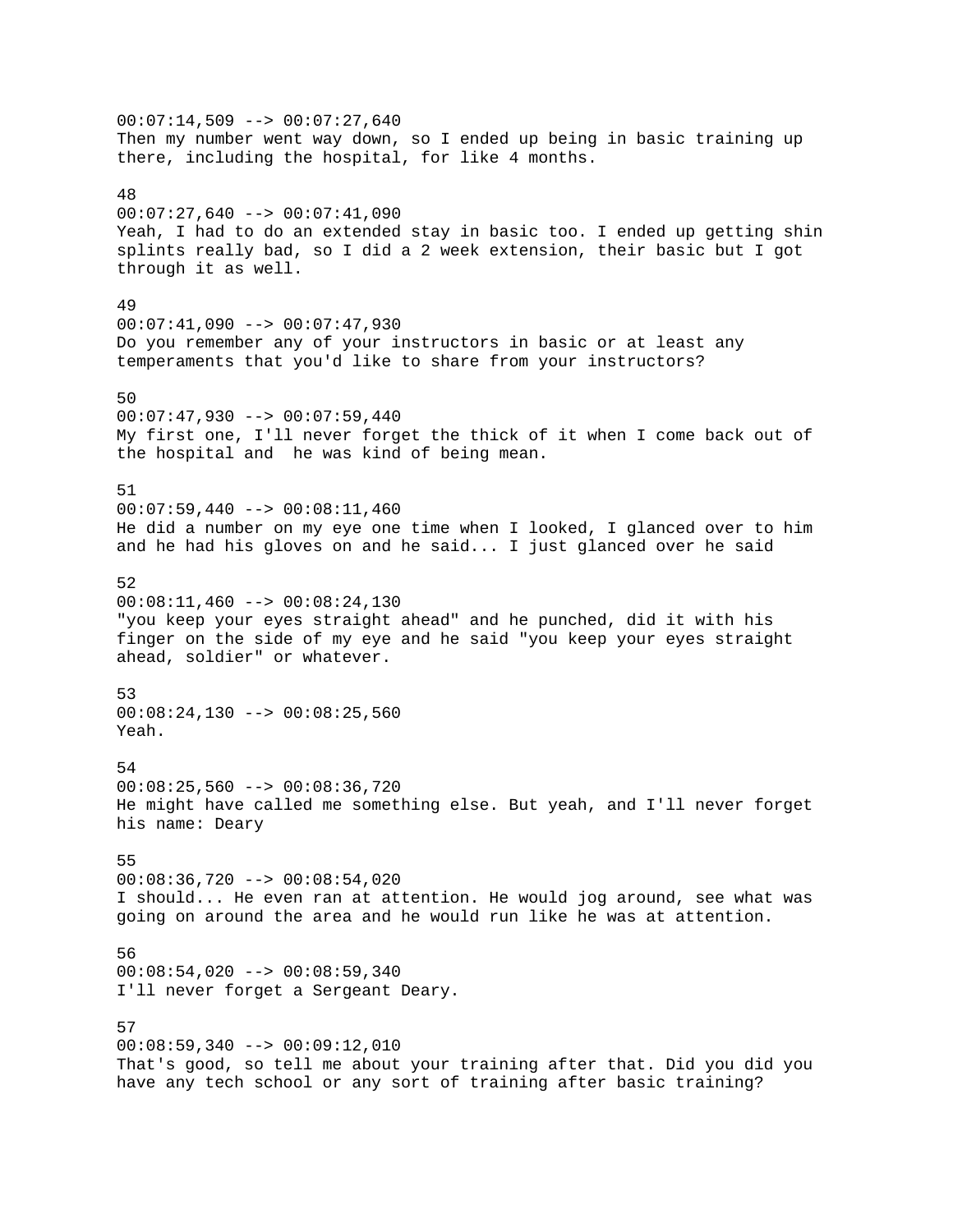58  $00:09:12,010$  -->  $00:09:27,900$ No, no training. I went to no tech school, but I did go to... went down to Georgia. That's where we went to, Georgia. 59 00:09:27,900 --> 00:09:41,220 And there's a story about that in regards to back to those days, it was pretty still pretty tough in the southern states and 60 00:09:41,220 --> 00:09:46,290 I think I mentioned this to you in regards to the train ride down there. 61  $00:09:46,290$  -->  $00:09:48,920$ Yeah, would you like to share about that? 62  $00:09:48,920$  -->  $00:09:59,640$ When I was traveling with a black gentleman and he and I got as far down as Washington DC on the train 63  $00:09:59,640$  -->  $00:10:13,860$ and when we got off the train there we were supposed to change trains and a conductor came up to us and they... well he, 64 00:10:13,900 --> 00:10:24,560 the black gentleman had to go to this car, the colored car and I said "now whoa," I said "we're traveling on orders 65  $00:10:24,560$  -->  $00:10:36,340$ and I said "we're supposed to stay together until the base in Georgia" and after fashion he said "okay go ahead, he can go with you". 66  $00:10:36,340$  -->  $00:10:51,260$ So we... and then that was an experience I'll never forget. Just being in the Southern States back in 19- that would be 1952. 67 00:10:51,260 --> 00:10:52,260 1952 68 00:10:52,260 --> 00:11:01,340 And they still had drinking fountains with "white" and "colored" on the public drinking fountains. 69 00:11:01,340 --> 00:11:05,400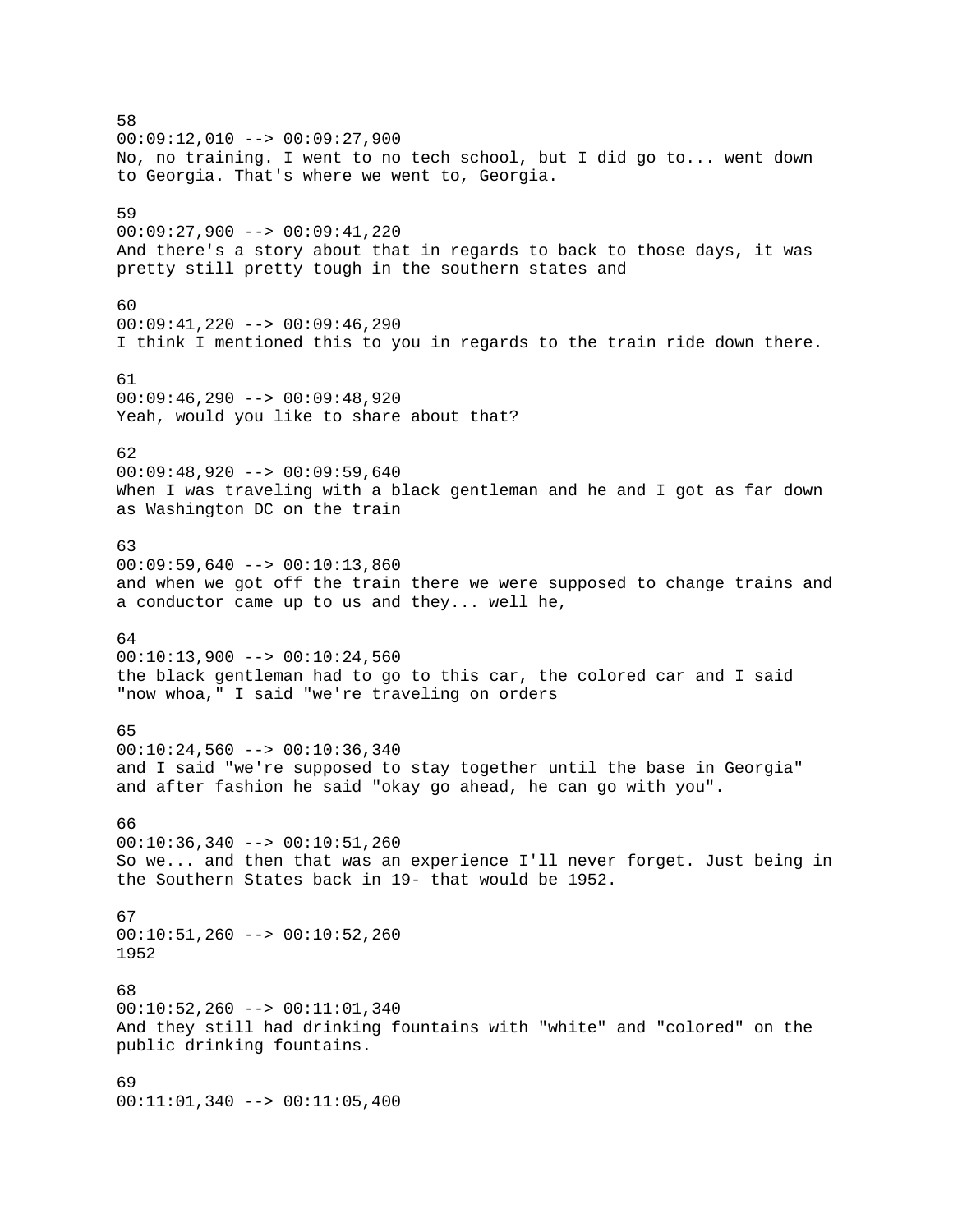So this was before the big civil rights movements there in Alabama, yeah. 70 00:11:05,400 --> 00:11:07,000 Yeah this 1952. 71 00:11:07,000 --> 00:11:07,700 Yeah. 72 00:11:07,700 --> 00:11:08,880 It was long back. 73 00:11:08,880 --> 00:11:09,760 Wow. 74  $00:11:09,760$  -->  $00:11:25,040$ And it was a shocker to be stationed down there and I think I mentioned when I was whether a snack bar and a bus drove up, 75 00:11:25,040 --> 00:11:39,370 it said Harlem Globe Trotters on the side of it and I was sitting there eating a sandwich and three or four black gentlemen got out of the bus and walked to the front of 76 00:11:39,370 --> 00:11:54,410 the store here where they had... you just ordered here at the front and he motioned, I see the guy inside motion for them, pointed and was saying something to him, 77 00:11:54,410 --> 00:12:03,870 made him go around the back to be served and that was a.. that's when I thought "Harlem Globe Trotters" 78 00:12:03,870 --> 00:12:13,060 I think they were coaches or it wasn't the team. It was only about 3 or 4 people and wanting a bite to eat. 79  $00:12:13,060$  -->  $00:12:23,520$ And that was shock to me about the South. 80 00:12:23,520 --> 00:12:27,220 So bit of a culture shock given that you were from Ohio.

81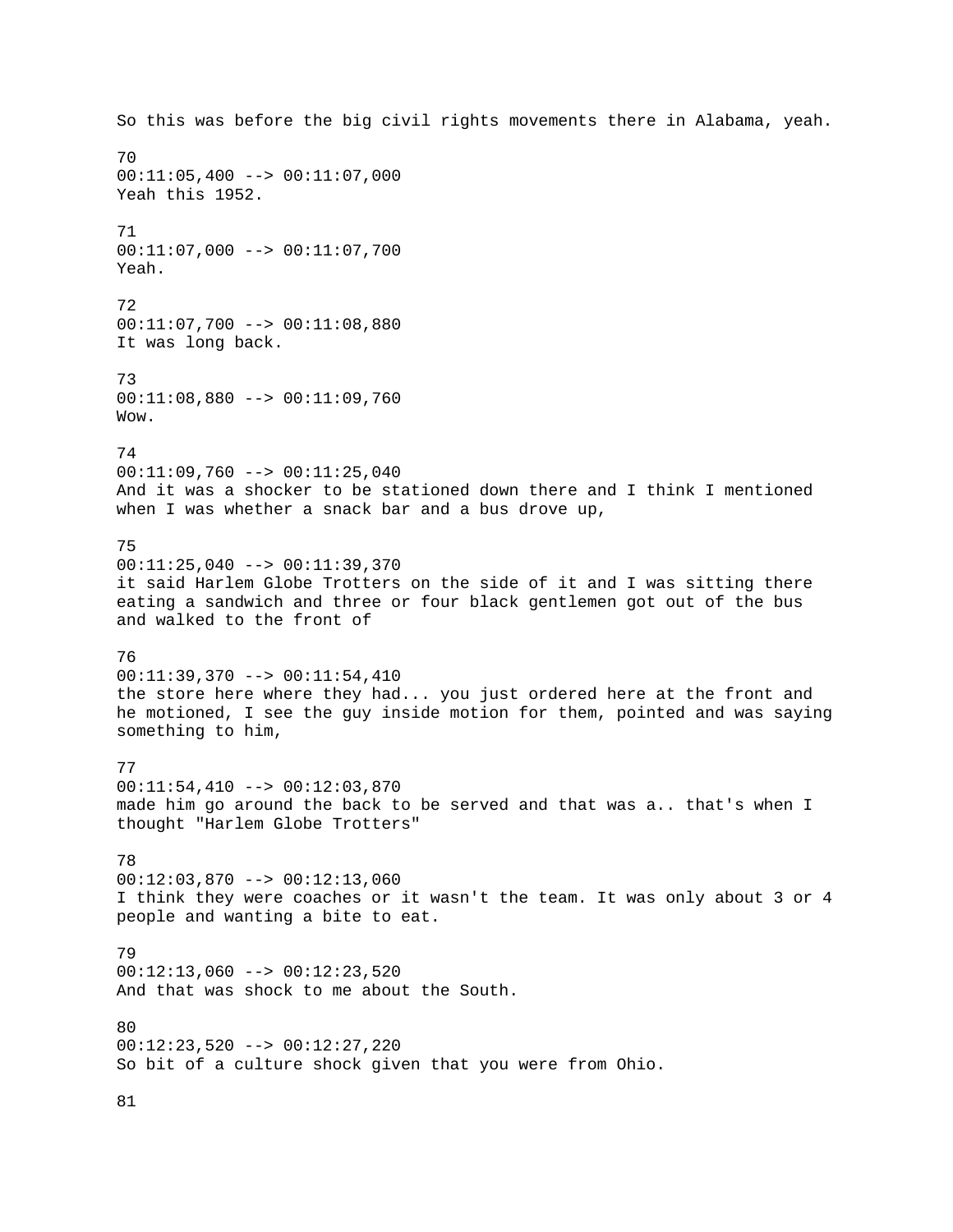00:12:27,220 --> 00:12:29,620 From Ohio, yeah where we didn't... 82 00:12:29,630 --> 00:12:31,070 You didn't have segregation. 83 00:12:31,070 --> 00:12:32,230 No, nothing like that. 84 00:12:32,230 --> 00:12:44,390 Okay, wow. Alright, so your first duty, was that in Georgia? 85 00:12:44,390 --> 00:12:46,960 Georgia, Turner Air Force Base. 86  $00:12:46,960$  -->  $00:12:47,960$ Turner Air Force Base. 87 00:12:47,960 --> 00:12:49,480 In Albany, Georgia 88 00:12:49,480 --> 00:12:49,980 Okay. 89 00:12:49,980 --> 00:13:07,200 That's where I first started out and I was in field maintenance. I was aircraft, did aircraft up, any kind of painting, but mainly aircraft painting -- 90  $00:13:07,200$  -->  $00:13:24,060$ The USAF on aircraft and I was in the Strategic Air Command at that place, at Turner Air Force Base 91 00:13:24,060 --> 00:13:42,410 and that's when they first came out with the fits with the... black fist with the lightning and steel shield in a shield and 92 00:13:42,410 --> 00:13:54,240 I was a part of a crew that would put that on the side of the aircraft when they first came out with it, the SAC emblem 93 00:13:54,240 --> 00:14:02,000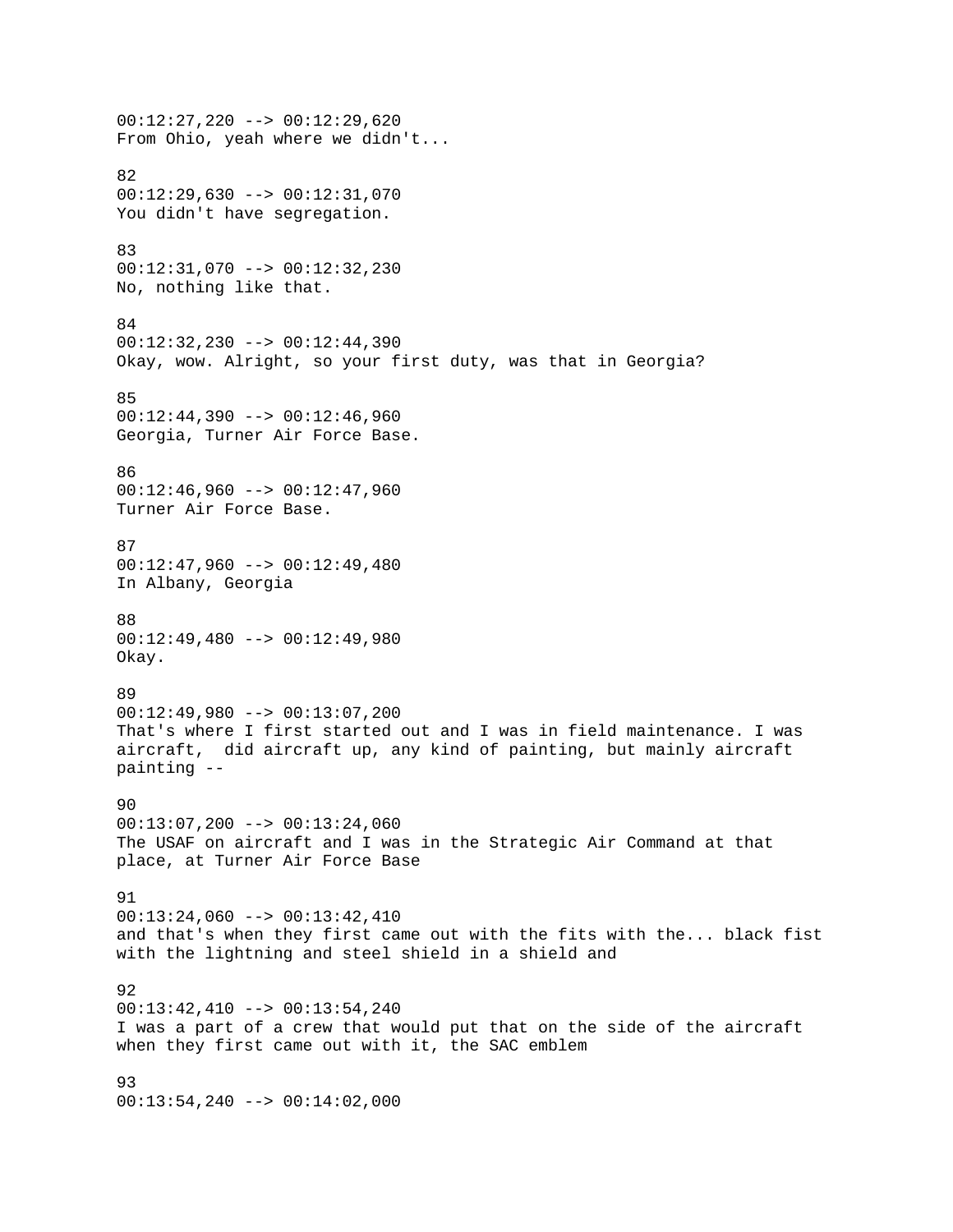Wow, that's amazing and did you do... Now you've been in... how long were you in the military altogether? 94 00:14:02,000 --> 00:14:05,700 I did 20 years with regular. 95  $00:14:05,700$  -->  $00:14:09,540$ 20 years with the Air Force, okay. 96 00:14:09,540 --> 00:14:13,200 '52 to '72. 97 00:14:13,200 --> 00:14:20,860 '52 to '72, wow, that is impressive, that is amazing and did you... 98 00:14:20,870 --> 00:14:30,980 Now you didn't... you start off with doing painting or aircraft maintenance type deal, painting the the emblem on the he aircraft 99 00:14:30,980 --> 00:14:34,420 what else did you do in that 20 years? 100 00:14:34,420 --> 00:14:53,700 Oh in that... whew, I got an assignment to England and went to Brize Norton Airbase, RAF Brize Norton Airbase in England and was there for 4 years. 101  $00:14:53,700$  -->  $00:14:55,880$ Did you do the same thing there, were you a..? 102 00:14:55,880 --> 00:15:21,649 No, when I got there there was no need for field maintenance painters, so I was put in automotive maintenance and was doing body and fender work on automotive: 103 00:15:21,649 --> 00:15:35,400 welding, pounding out dents and what not, and replacing glass and just fixing doors and that they tear up though. 104  $00:15:35,400$  -->  $00:15:51,340$ Yeah, [laughing] now so you're in England, we didn't really talk about this, but let's go back real quick. How did your family feel about you joining the military?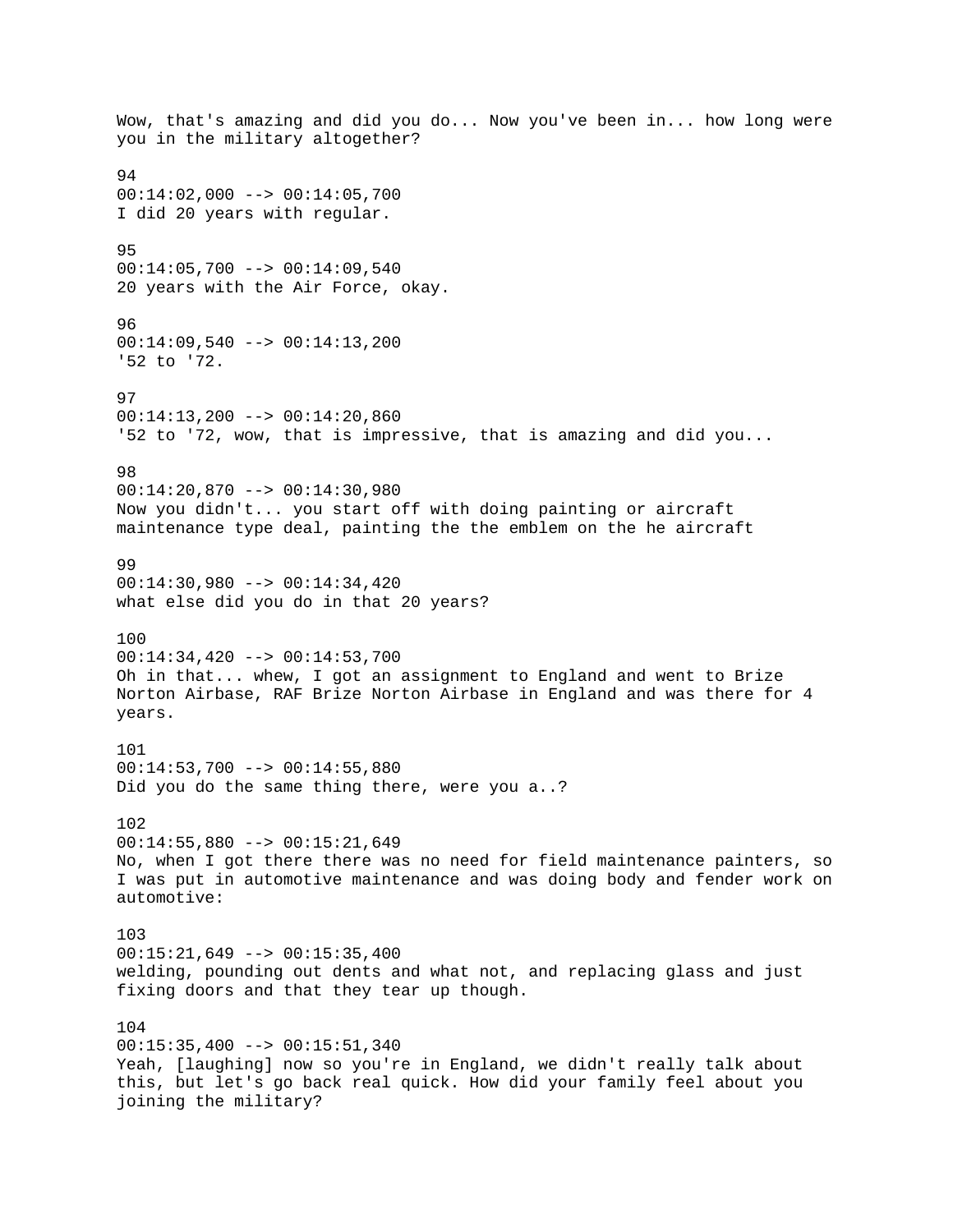105 00:15:51,340 --> 00:16:12,700 Oh I wanted to join when I was 16, but I had the way to my mother... you had to be signed for, you had to be 17 and you didn't have to have sign for. 106 00:16:12,700 --> 00:16:32,920 And so I... They didn't like the way my brother in the Navy came back, swearing I suppose. So that's the way the the Navy goes. So anyway, sorry Navy. 107 00:16:32,920 --> 00:16:34,920 [laughing] 108 00:16:34,960 --> 00:16:53,180 But yeah, I just did that job there. That was mainly what I did for the 4 years while I was there in England on that assignment. 109  $00:16:53,180$  -->  $00:17:17,880$ I did get married while I was there, went over there in '54 it would be and left in '57. In 1957 I married an English girl from Cheltenham in England. 110 00:17:17,880 --> 00:17:31,760 Met her and married her in '57. So, yep. 111 00:17:31,760 --> 00:17:33,160 Wow, '57. 112 00:17:33,160 --> 00:17:34,740 Yeah. 113 00:17:34,740 --> 00:17:37,419 Well I want to thank you personally for marrying her. 114 00:17:37,419 --> 00:17:38,520 Oh. 115 00:17:38,520 --> 00:17:40,180 Considering I'm your grandson and everything. [laughing] 116  $00:17:40,180$  -->  $00:17:46,460$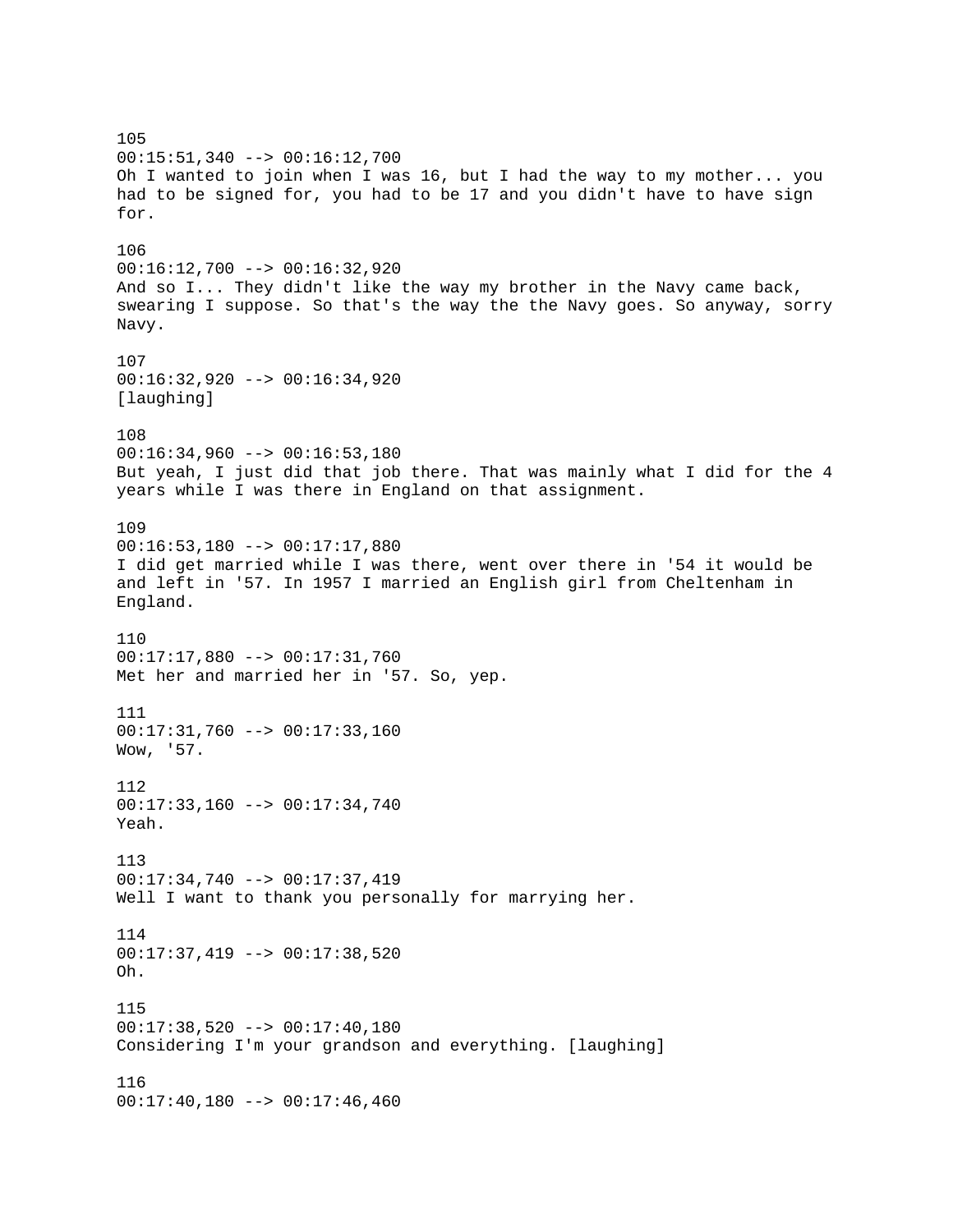Your grandma. Yeah, I couldn't have picked the better one. 117  $00:17:46,460$  -->  $00:18:09,740$ Yeah, absolutely. Alright so you're in England doing a different job in England, met your wife there in England. Let's talk about deployments. Were you ever deployed? 118 00:18:09,740 --> 00:18:23,620 Yeah I did go to Vietnam. After we come back from England, we went to Mountain Home Air Force Base in Idaho. 119  $00:18:23,620$  -->  $00:18:24,480$ Okay. 120 00:18:24,480 --> 00:18:35,880 And from there I went to Vietnam and did a year at Da Nang Air Base in Vietnam. 121 00:18:35,880 --> 00:18:54,390 And the worst assignment -- not because I didn't want to go, but I had the 3 children at that time. 122 00:18:54,390 --> 00:19:10,010 I had three years left to do to put my 20 years in the service and to retire and it was very bad that I had to leave them. 123  $00:19:10,010$  -->  $00:19:24,200$ The youngest was a year after I was in. I was in Vietnam for like 3 weeks and the youngest was a year old, Shelly. 124 00:19:24,200 --> 00:19:38,720 And then the two boys, so she went from having me to having to just take care of them, the three of them on her own. 125 00:19:38,720 --> 00:19:58,540 It was terrible for her and I often think back on it and I should have been tempted enough to go to Canada like they were doing back then, 126  $00:19:58,540$  -->  $00:20:13,140$ protesting the Vietnam War. But I felt like I had to go -- I mean others had to go -- and do my thing. 127 00:20:13,140 --> 00:20:28,620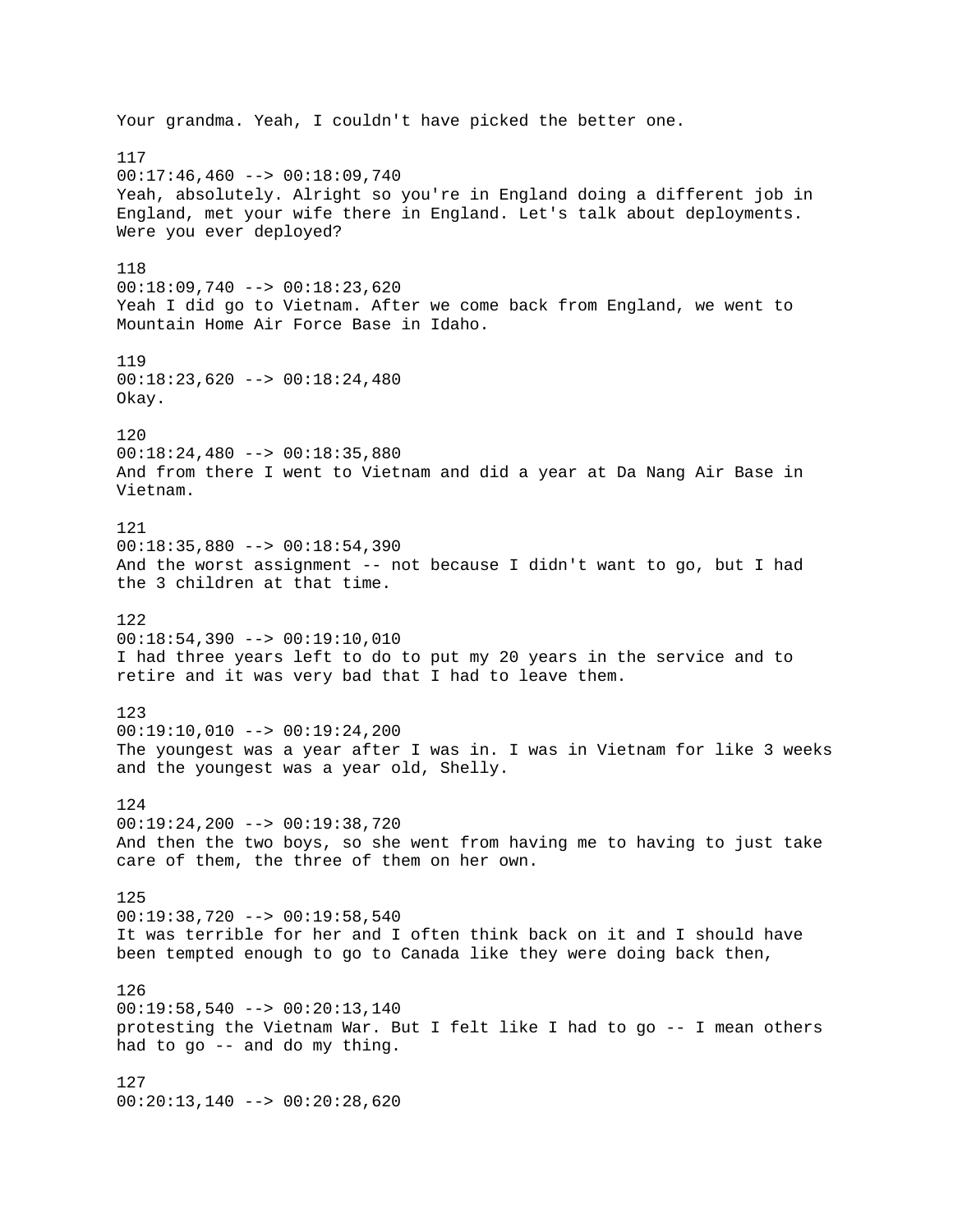But it was one of the worst things that ever happened to me in my 20 years, to leave her with being mother and father. 128  $00:20:28,620$  -->  $00:20:44,630$ So I mean, leaving them was obviously pretty traumatic. How did you stay in touch then, while you're in Vietnam with your family to make sure you know, everything you know, 129 00:20:44,630 --> 00:20:49,770 that to let him know you're okay and for them to also communicate back to you. 130 00:20:49,770 --> 00:21:03,740 The only we had, only thing we had was just write and letters. I did communicate on tape a few times... 131 00:21:03,740 --> 00:21:05,200 Okay. 132 00:21:05,200 --> 00:21:23,600 ...talking to them, talking to the boys and it was mainly letters then and that's all there was back then for communicating. 133 00:21:23,600 --> 00:21:28,820 Well tell me about your experience there in Vietnam. What was your job? 134 00:21:28,820 --> 00:21:48,980 Well it was traffic management they called it. I would have to do paperwork and the shipping and receiving of freight from Da Nang, 135 00:21:48,980 --> 00:22:05,600 shipping it back to the States, do paperwork on it, get it to the area where it's to be loaded onto the aircraft and but the paperwork had to be done on it 136 00:22:05,600 --> 00:22:32,679 and make sure it was supposed to be rodent free and all that. Rodent free, I remember having to make sure the stencil was on there, because they didn't want anything going back from Vietnam 137  $00:22:32,679$  -->  $00:22:42,479$ in the way of rodents and insects. Insects and rodents free, I think that's what we had to make sure was on that.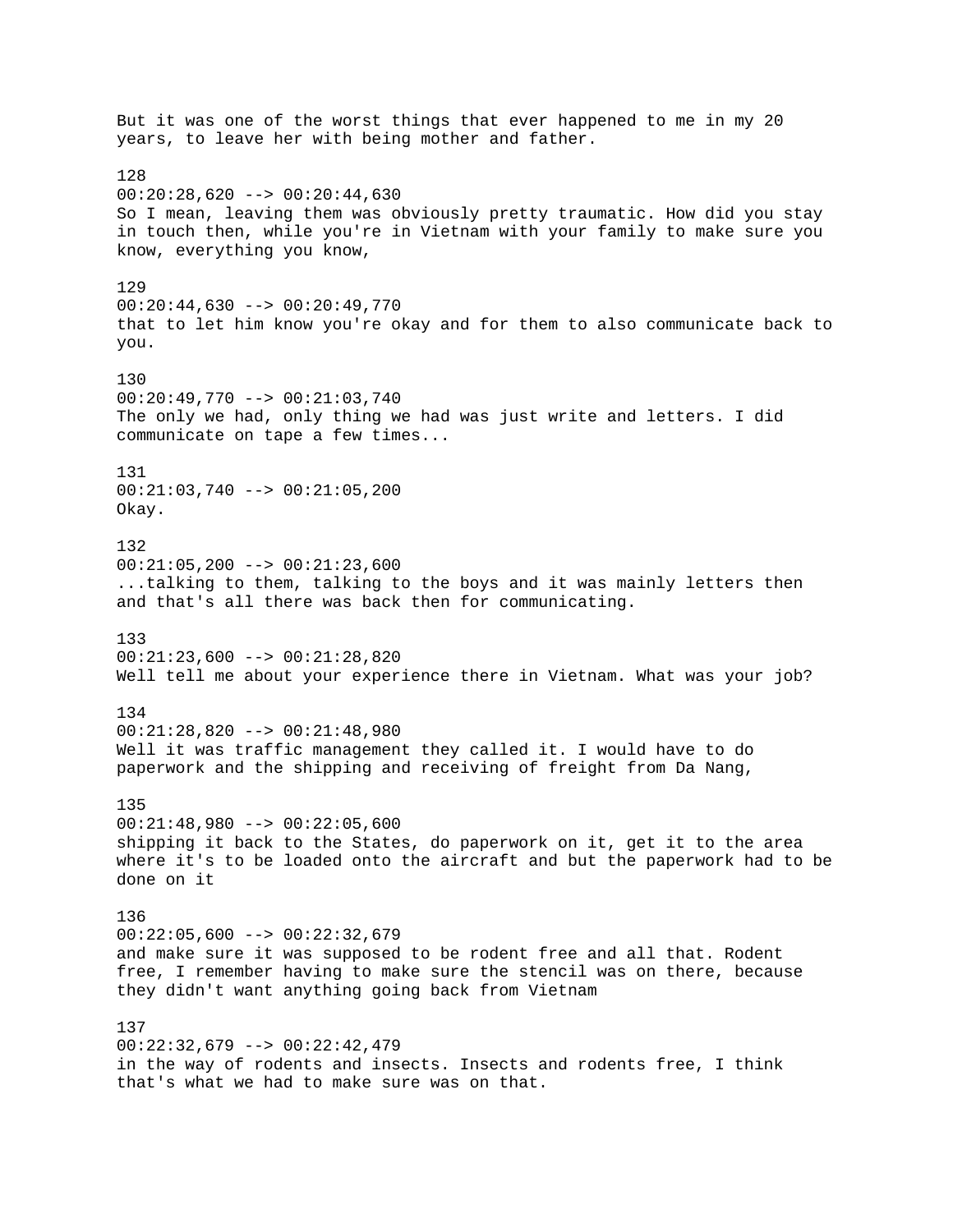138 00:22:42,480 --> 00:23:01,180 But they get the paperwork together and sometimes I'd be doing paperwork, sometimes I'd be out loading with the forklift on a flatbed and get it into the aerial port. 139 00:23:01,180 --> 00:23:05,980 And did you happen to see any conflicts while you were out there? 140 00:23:05,980 --> 00:23:22,400 No, I didn't. I went through and one of gentlemen there that I was stationed with and I went with them, we got there about the same time 141 00:23:22,400 --> 00:23:33,480 and he said he counted them, it was 28 or 29, twenty-some-odd rocket attacks we went through while we were there 142 00:23:33,490 --> 00:23:41,500 and they would use a hit about 3 o'clock in the morning and make sure we're all in bed, I guess 143  $00:23:41,500$  -->  $00:24:01,690$ and it was some hairy, very hairy experiences. We had this rocket debris falling on the barracks and the one time that I can remember during all those attacks. 144 00:24:01,690 --> 00:24:12,999 But they were interested in hitting the aircraft, but the the rockets they would send in, they'd just spray them. 145 00:24:13,000 --> 00:24:34,400 They didn't know for sure where they're going to hit, the aircraft or maybe a field dump, a field area where I heard they hit one after I left, a rocket attack. 146 00:24:34,400 --> 00:24:48,320 But it would keep us moving the quite a few times during the year I was there. 147 00:24:48,320 --> 00:24:56,320 [shuffling] 148 00:24:56,320 --> 00:25:11,220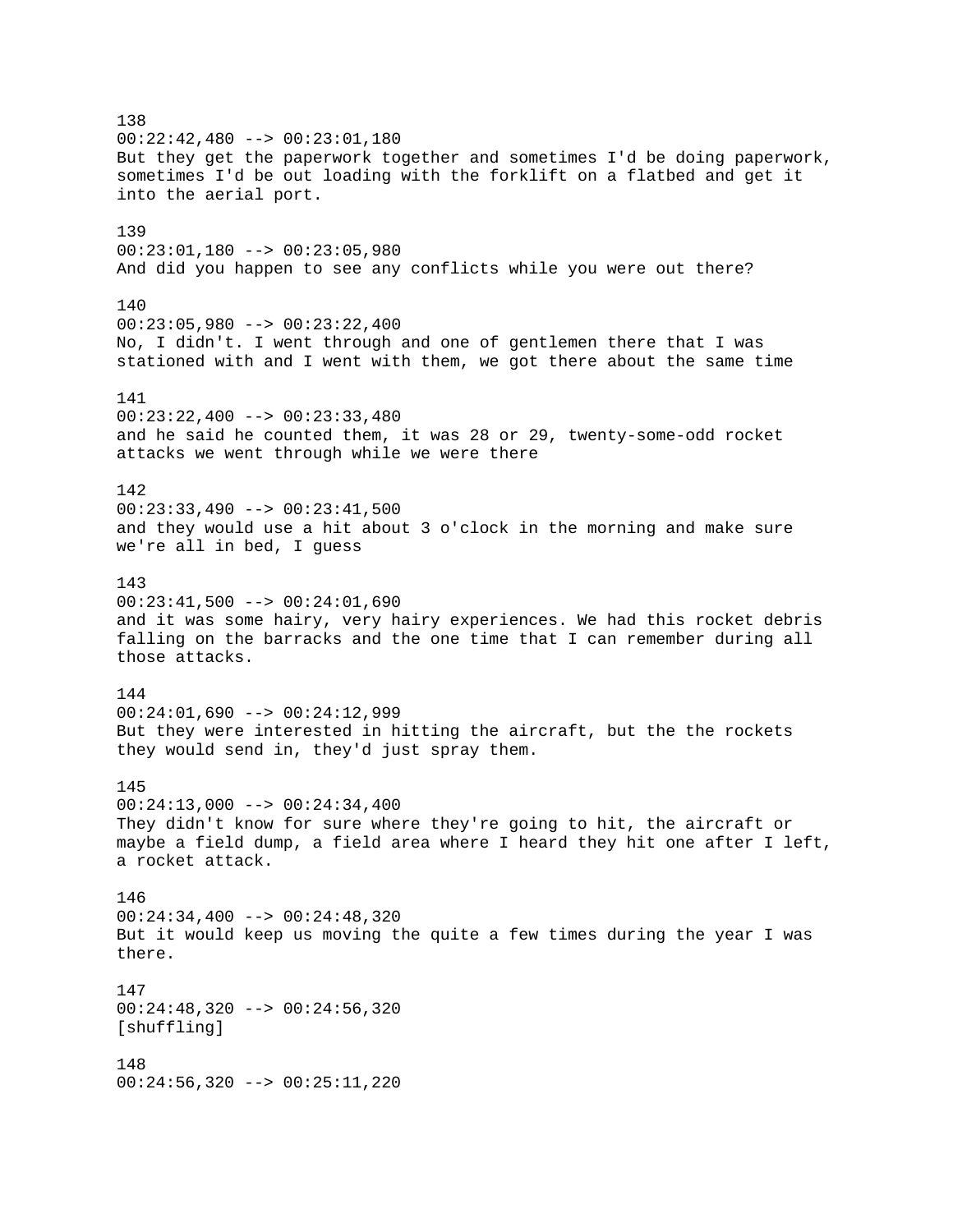So let's talk about coming back home from Vietnam. How was the trip coming back home? How were you received by your family and friends? 149 00:25:11,220 --> 00:25:31,580 It was just so good to be back in one piece, because we lost so many and I could have been could have been one of them, 150 00:25:31,580 --> 00:25:49,539 but always have that the back of your mind, but and be thankful that back and hold the ones that we loved and that I missed. 151  $00:25:49,539$  -->  $00:25:59,819$ 365 right to the day, 365, over for a year. 152 00:25:59,820 --> 00:26:01,740 So you were in Vietnam for a year? 153 00:26:01,740 --> 00:26:02,240 Yes. 154  $00:26:02,240$  -->  $00:26:03,600$ Yeah, okay. 155 00:26:03,600 --> 00:26:05,120 One year right to the day. 156  $00:26:05,120$  -->  $00:26:05,800$ Wow. 157  $00:26:05,800$  -->  $00:26:17,560$ And I'm just so glad to be back and see all the love once again. 158 00:26:17,560 --> 00:26:39,960 I don't recall, I hearing about them not getting a hero's welcome back and all that, but I admit, I was so glad I guess, to be back with my loved ones again. 159 00:26:39,960 --> 00:26:46,380 then we got to go to Germany. I had a concurrent [inaudible] overseas. 160 00:26:46,380 --> 00:26:56,200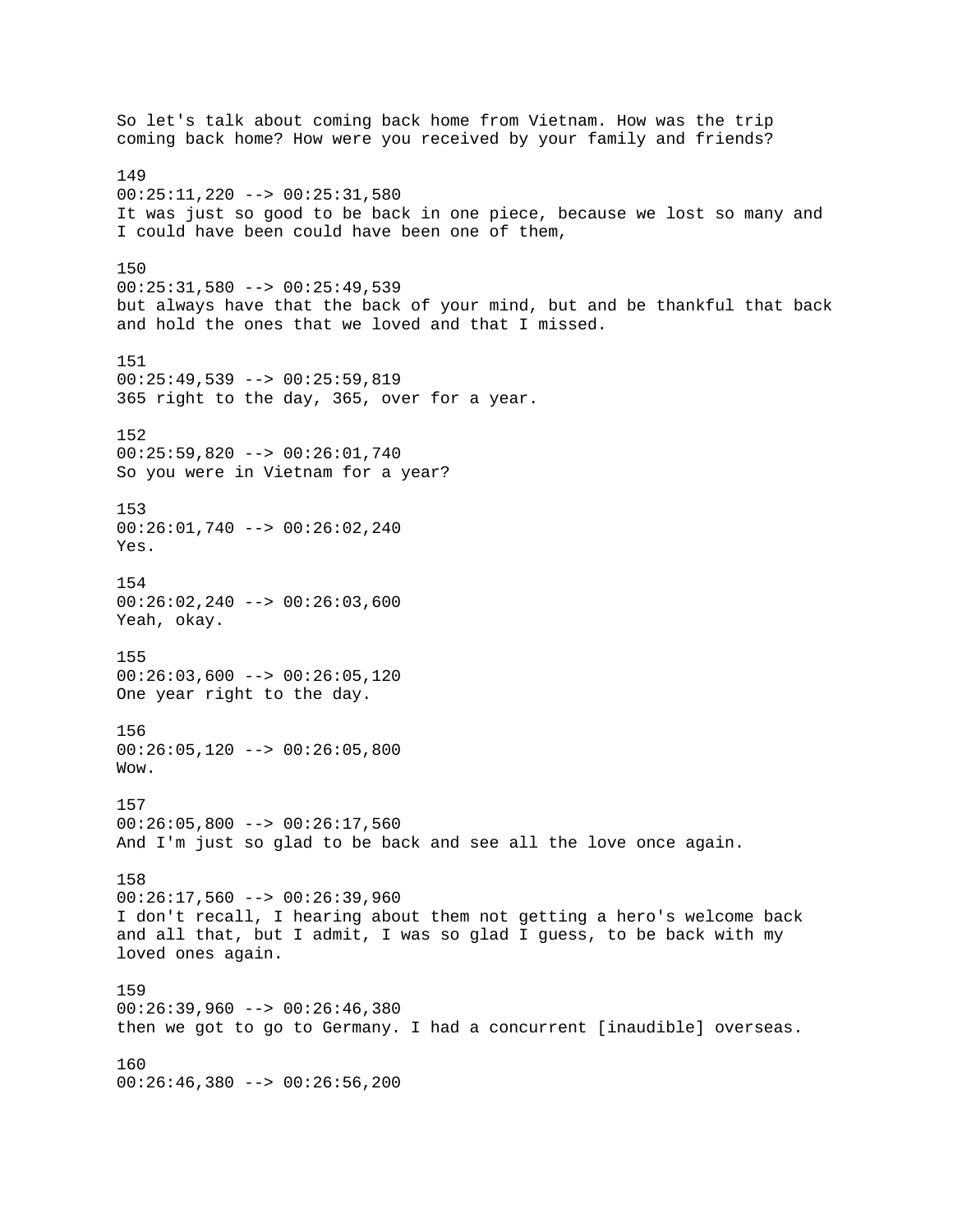I would like to have gone to England, because my wife being British I requested England, but then they come down and said 161  $00:26:56,200$  -->  $00:27:12,640$ I go to Germany, there was an opening in Germany for my AFSC; my career field and so I got to Germany, because it's close to getting into England to 162 00:27:12,640 --> 00:27:19,740 get her home and we did while I was in Germany. We tripped over to England. 163  $00:27:19,740$  -->  $00:27:42,340$ And but, it was... I found Germany very interesting, you know. They were very nice people that we rented from. The landlord happened to be, had been in 164 00:27:42,340 --> 00:27:58,460 the war and had scars from his... I heard that he was captured by Russians and tortured. He was our landlord and he was a big husky man 165  $00:27:58,460$  -->  $00:28:12,620$ and just good, good people. They treat us so good, him and his wife and it was an interesting and enlightening. 166  $00:28:12,660$  -->  $00:28:33,120$ I was 5 kilometers... where I was Germany, I was 5 kilometers from the East German border and the outfit I was with was USAFSS which was security service 167 00:28:33,120 --> 00:28:48,060 and had to do with surveillance of the East German side of the of the border, which was 5 Ks from world where we were living on Hoff Air Base. 168 00:28:48,060 --> 00:29:11,440 And it was very interesting time and got to go right up to the border and look over the no-man's land and the rows of barbed-wire and what not 169  $00:29:11,440$  -->  $00:29:31,300$ and you could even see that the East Germans over there on the other side, but that was a very interesting time being in Germany after... well after the war. 170 00:29:31,300 --> 00:29:33,120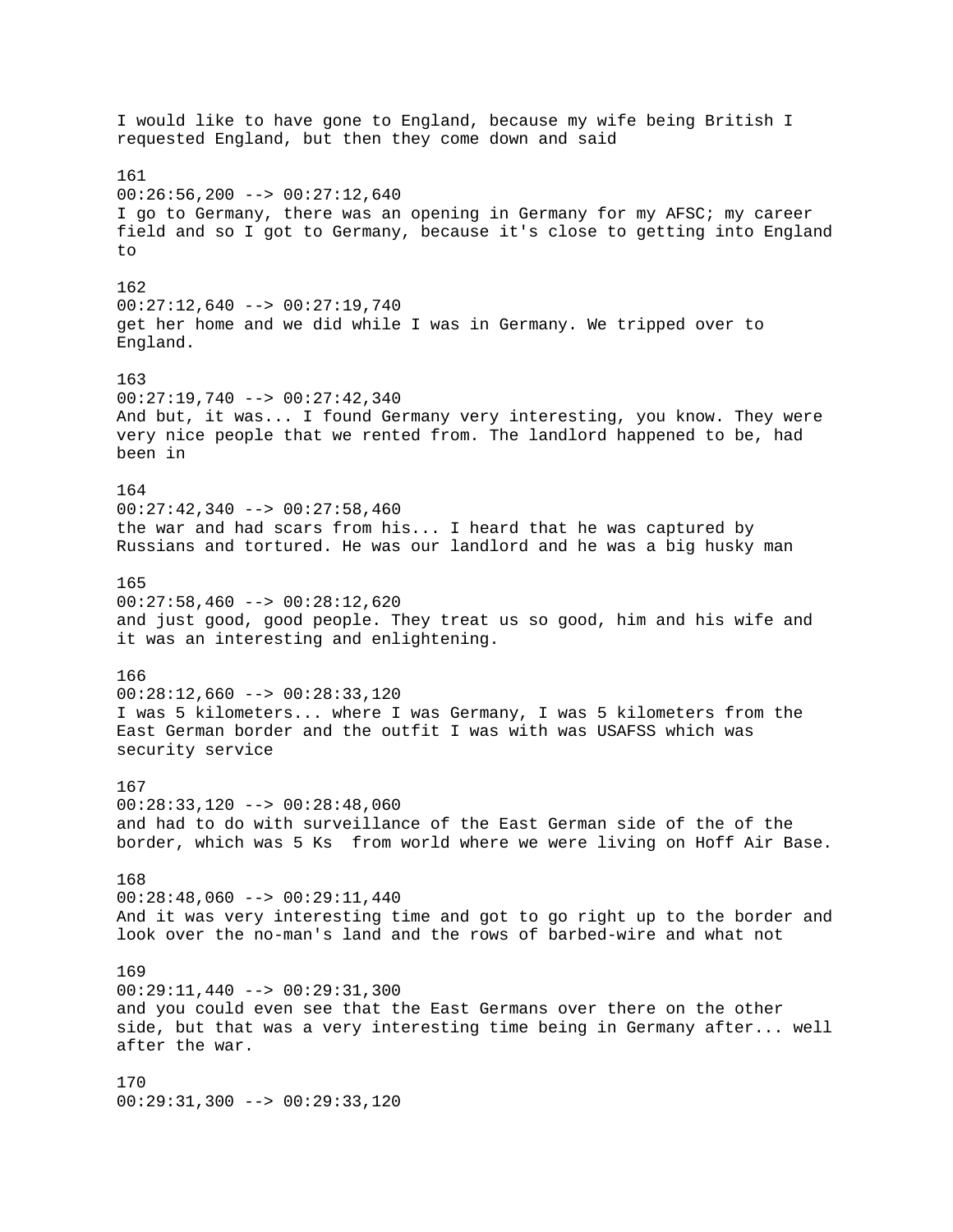What time was this? 171 00:29:33,120 --> 00:29:40,100 That was -- let's see -- like 1959, '59. 172  $00:29:40,100$  -->  $00:29:48,560$ Okay, alright and this was... How long were you in Germany after you got out of Vietnam? 173 00:29:48,560 --> 00:29:54,060 Oh we were in Germany for like 3 years. 174 00:29:54,060 --> 00:29:55,100 3 years. 175  $00:29:55,100$  -->  $00:30:11,940$ And they were closing... they were going to close Hof and so we left and went back to Andrews Air Force Base in D.C. 176  $00:30:11,940$  -->  $00:30:25,169$ Okay, so while you were in England and Germany, how did you stay in touch with your friends and family back home in Ohio? 177 00:30:25,169 --> 00:30:42,400 I wasn't very good at writing letters and all and they, I think I know the way I felt and the way they were, was like no news was good news. [laughing] 178 00:30:42,400 --> 00:30:57,760 So but we didn't really... I wasn't much more letter writer all the time, I was then. Except when I was in Vietnam and sending back and forth to Margret. 179 00:30:57,760 --> 00:31:11,900 That's understandable. Alright well let's... So when did you get out again, It was what year? 180 00:31:11,900 --> 00:31:14,520 What year... 181  $00:31:14,520$  -->  $00:31:16,000$ '72?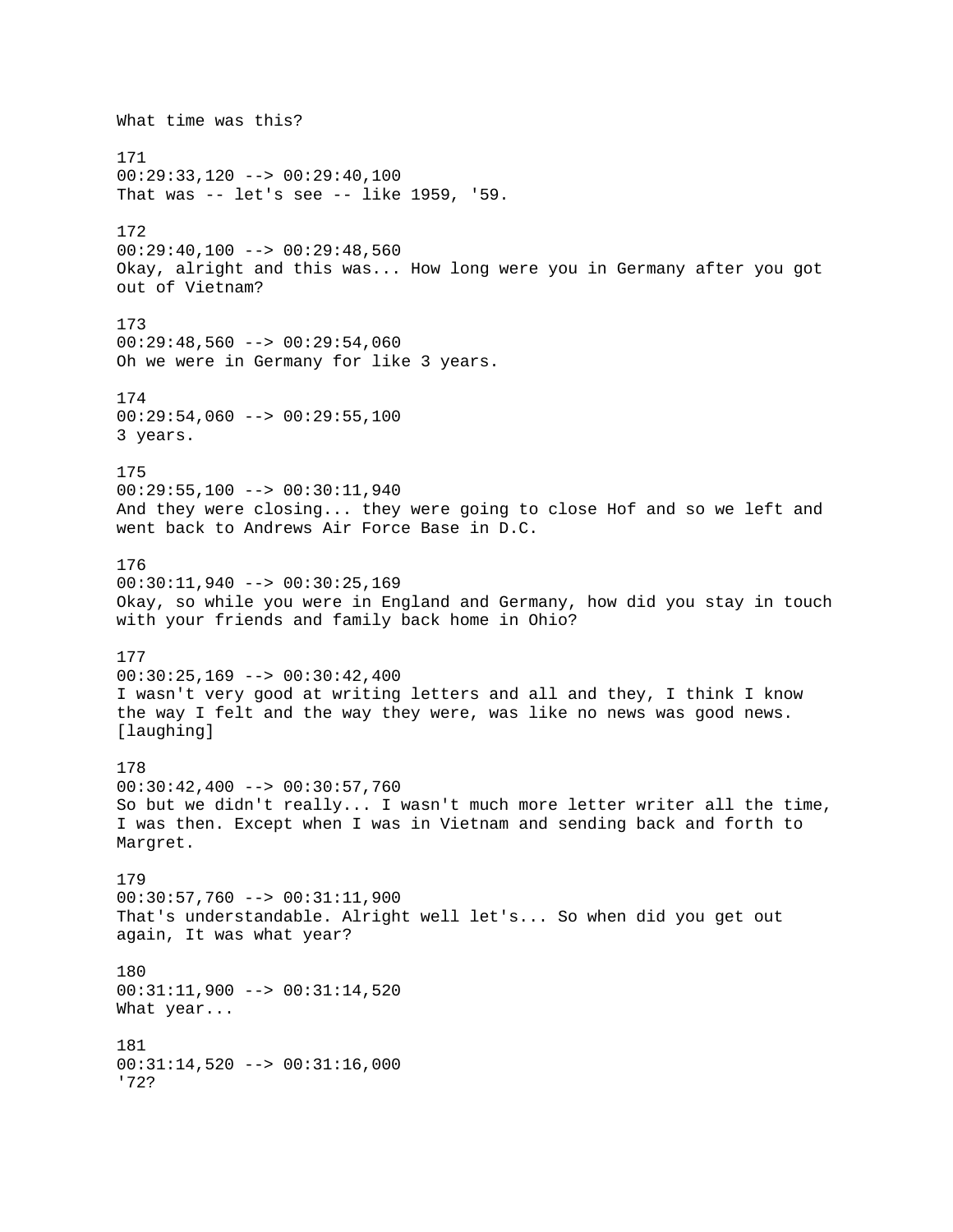182  $00:31:16,000$  -->  $00:31:16,690$ '72. 183  $00:31:16,690$  -->  $00:31:27,150$ Yep, 1972. So a lot had changed between time you got in, what 1952 to 1972. 184 00:31:27,150 --> 00:31:28,470 20 years, yeah. 185 00:31:28,470 --> 00:31:44,280 Yeah, so what experiences did you learn while you were in the military and how did those apply now that you'd gotten out? 186 00:31:44,280 --> 00:32:06,730 Well the... I didn't seem too... I got a job with the Post Office through the transition program they had. I tested for the ticket to get in the Post Office. 187  $00:32:06,730$  -->  $00:32:24,510$ Not too long after I got out, I got a call from the Post Office that my name had came up and I needed to go and do some further testing. 188 00:32:24,510 --> 00:32:45,990 And I was carrying mail in Canton, Ohio, Football Hall of Fame town and was there for 4 years at that post office button and moved out 189  $00:32:45,990$  -->  $00:32:55,590$ and needed get closer to the military, because up there was like 200 miles to the nearest military installation 190  $00:32:55,590$  -->  $00:33:09,050$ and doing my 20 years I was entitled to the commissary shop on the base and shop in the commissary, food. 191 00:33:09,050 --> 00:33:31,600 And but it was so far that I couldn't take advantage of my benefits so... and back then at that time they were closing bases and so I've got to get someplace where they most likely not close. 192  $00:33:31,600$  -->  $00:33:53,520$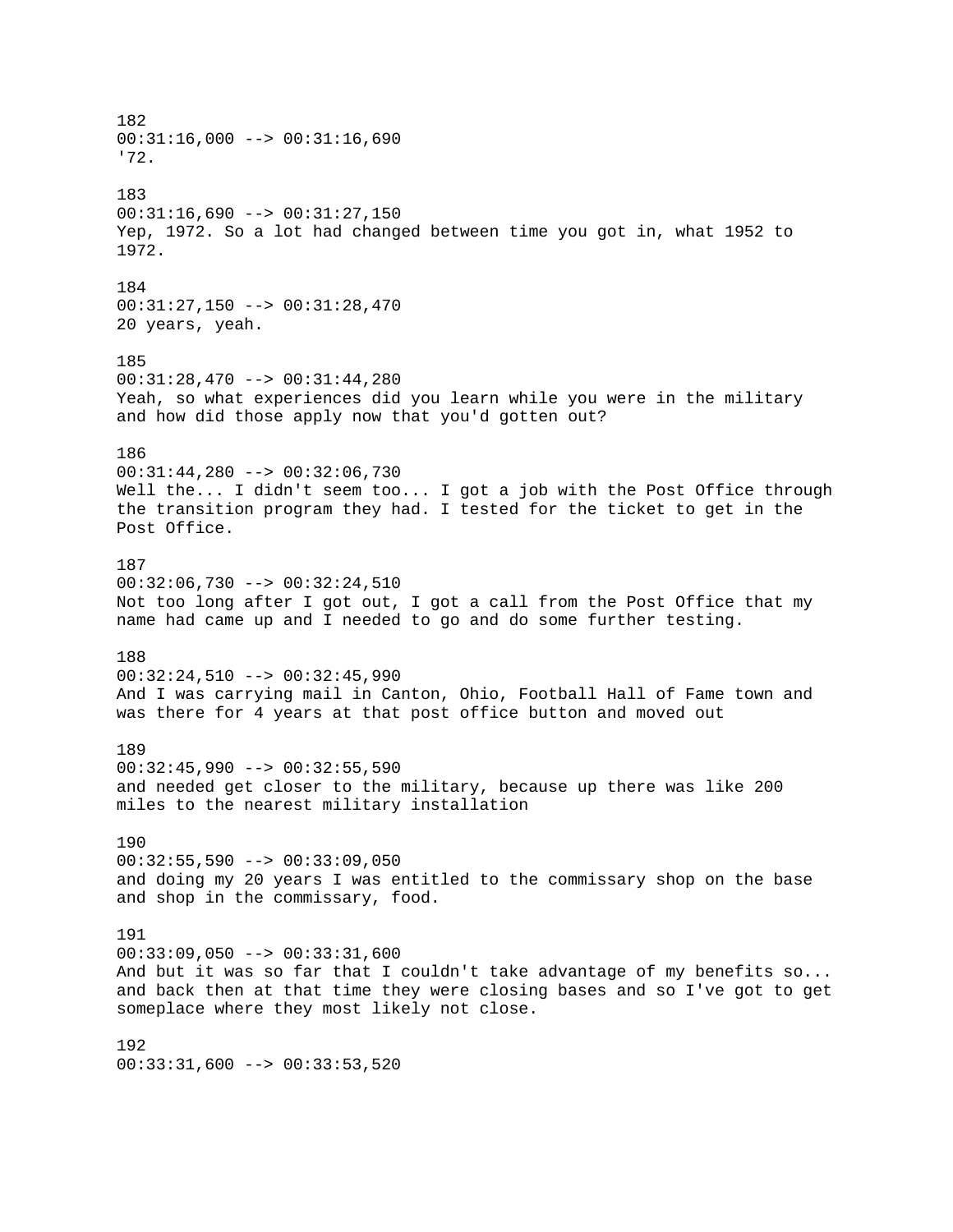I didn't want to move to an area and then they close the base and have to move again. So I heard about the Air Force Academy in Colorado Springs and I went out there, 193 00:33:53,530 --> 00:34:16,250 a long way and went out and checked it out and then came back and told the wife I'd applied for the employment on the Air Force Academy in Colorado Springs and that's where... 194  $00:34:16,250$  -->  $00:34:22,511$ And we ended up moving in to Colorado from Ohio. 195 00:34:22,520 --> 00:34:30,520 So you'd say you integrated back into society pretty well after 20 years of service? 196 00:34:30,520 --> 00:34:42,100 I didn't... it didn't... it wasn't no bother. It was a must, everything's a must when you're doing something like that 197 00:34:42,100 --> 00:34:53,700 and didn't give it much thought, really. Turn the knob and do the job. 198 00:34:53,700 --> 00:35:00,360 So what are some life lessons that you learned from your time in the military? 199  $00:35:00,360$  -->  $00:35:26,580$ Phew, before I started for it was just respect for your superiors. You had to... what was drummed into you from basic training 200 00:35:26,580 --> 00:35:44,020 -- of course they eased up on you once you got your PCS out of basic training, but you just... I don't know, I felt like that you get a sense of authority. 201 00:35:44,020 --> 00:35:59,880 You know, obey the officers and people that are assigned over you and you do what they say and very little questions. 202 00:35:59,880 --> 00:36:06,880 But I think that's probably one of the best things I got is to respect authority.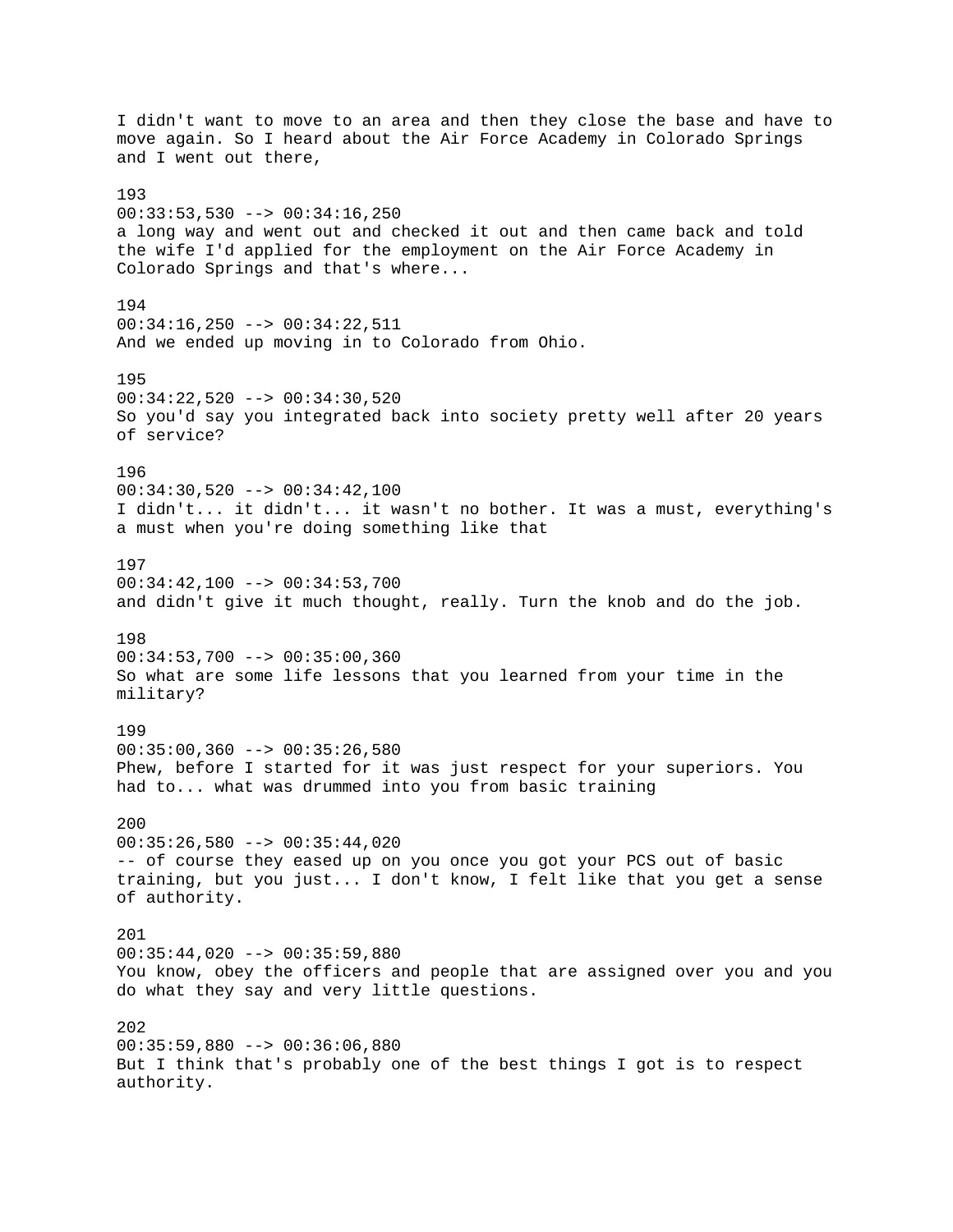203 00:36:06,880 --> 00:36:13,720 Yeah, that's good. It's hard to see anymore out there. 204 00:36:13,760 --> 00:36:24,480 I don't think... that's just my opinion, I think they should bring back the draft. 18 years old, you go 2 years. 205 00:36:24,480 --> 00:36:48,480 If they don't like it, get out, but do 2 years and learn the respect for authority and it could be a little less crime. 206 00:36:48,480 --> 00:36:55,820 Honestly I have yet to meet a veteran to think different, honestly so. 207  $00:36:55,820$  -->  $00:37:06,330$ How is your military service impacted the feelings, your feelings about war or military life in general? 208 00:37:06,330 --> 00:37:07,560 How did..? 209  $00:37:07,560$  -->  $00:37:18,500$ How has your service in the military, how is that impacted your feelings about war or military life in general? 210  $00:37:18,500$  -->  $00:37:54,600$ It's a need be. It is something that you, like I say, you've got to respect what the superiors, got to trust in them and do what they say and respect authority. 211 00:37:54,600 --> 00:38:09,620 Is there a message you would like to leave for future generations as they watch this, considering that this is going to the Library Congress? 212 00:38:09,620 --> 00:38:32,120 Oh like I said, I would do it again. I feel like I learned a lot in regards to authority and I don't think it would hurt all. 213 00:38:32,120 --> 00:39:01,570 I don't know how mothers and fathers feel about sending their sons into war. It could be but, 2 years of I think, would be really, really beneficial to young men